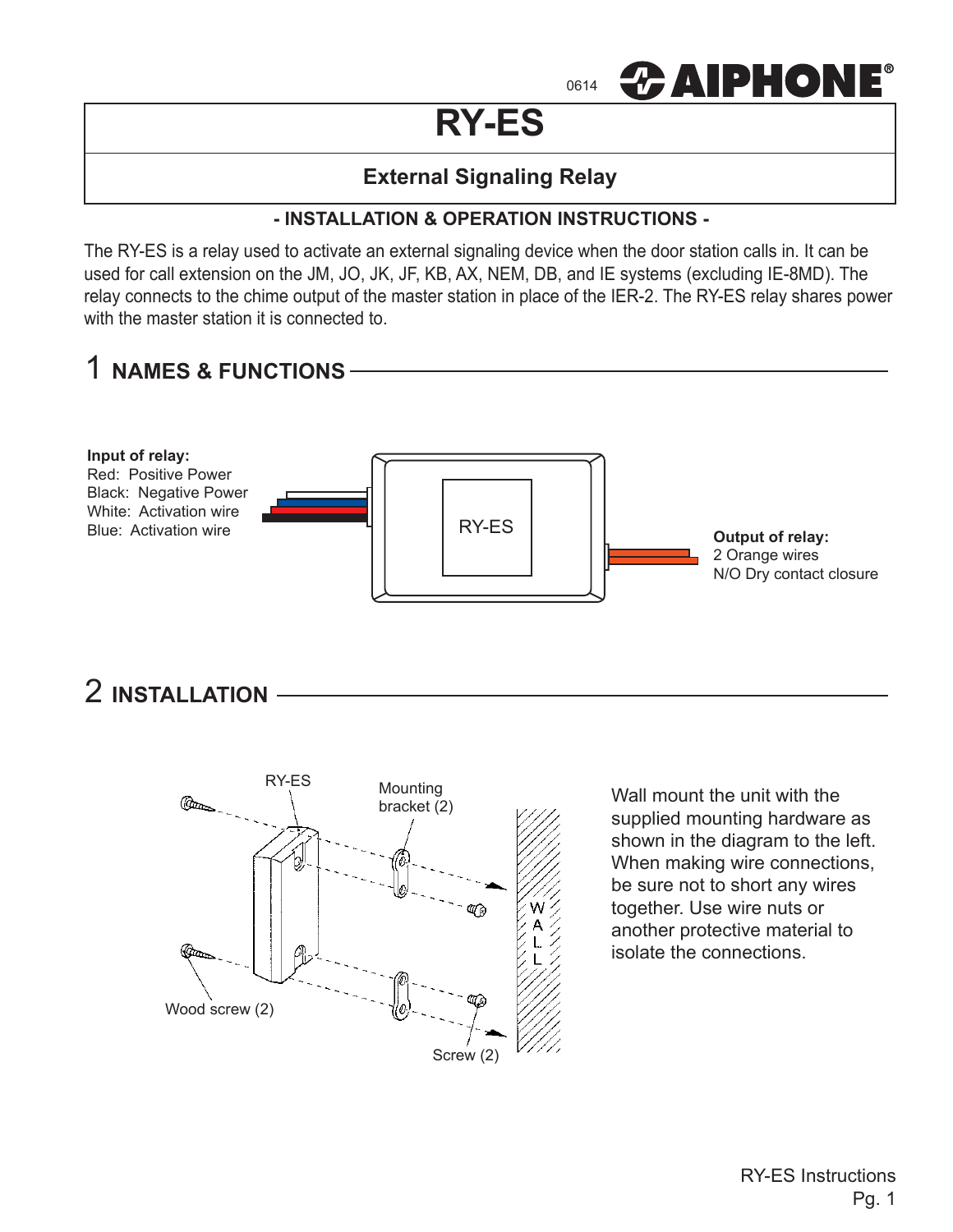# 3 **WIRING DIAGRAMS**

## **JM System**



#### **JO System**



#### **JK & JF Systems**



RY-ES Instructions Pg. 2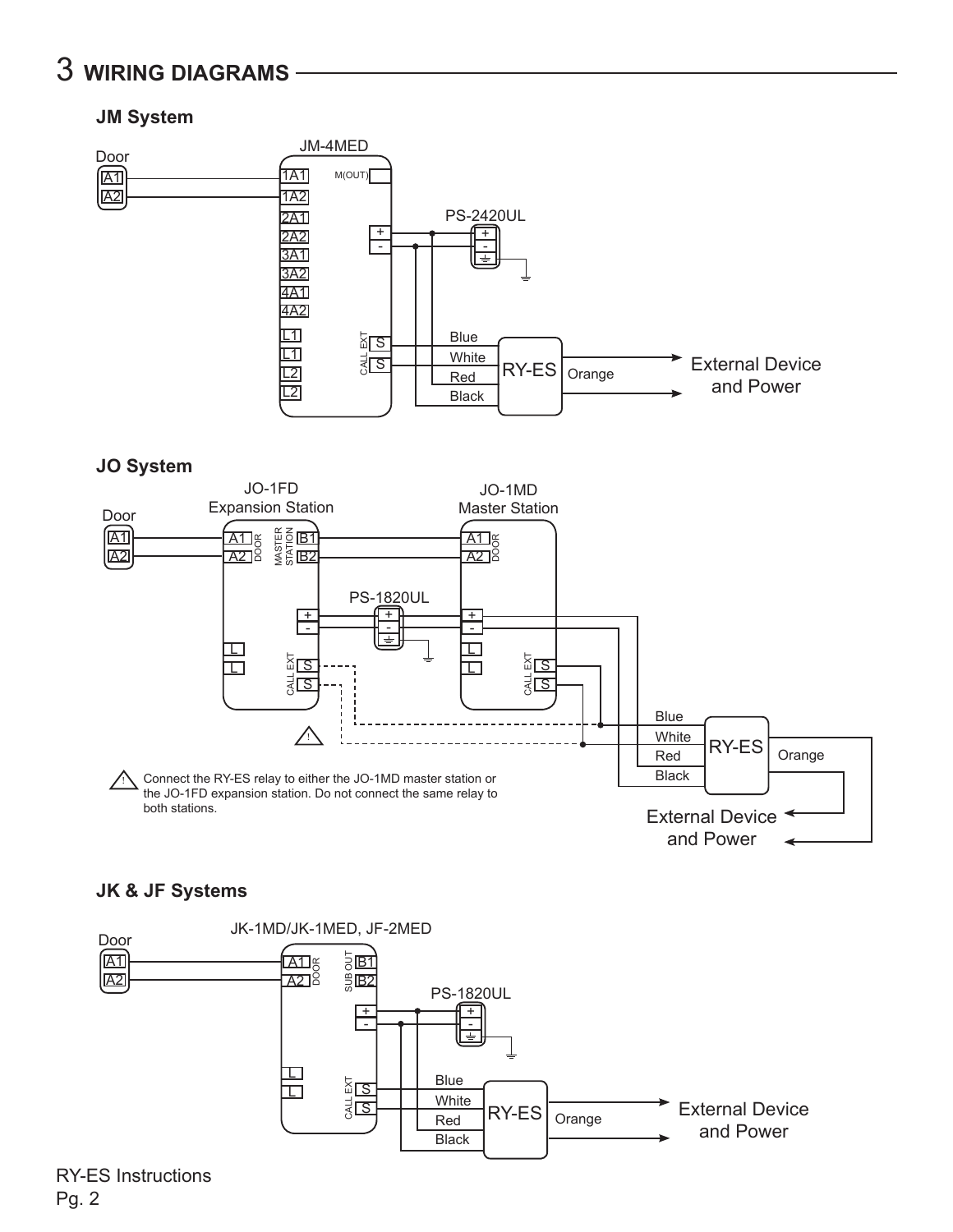# 3 **WIRING DIAGRAMS (cont)**

### **KB System**



### **AX System**